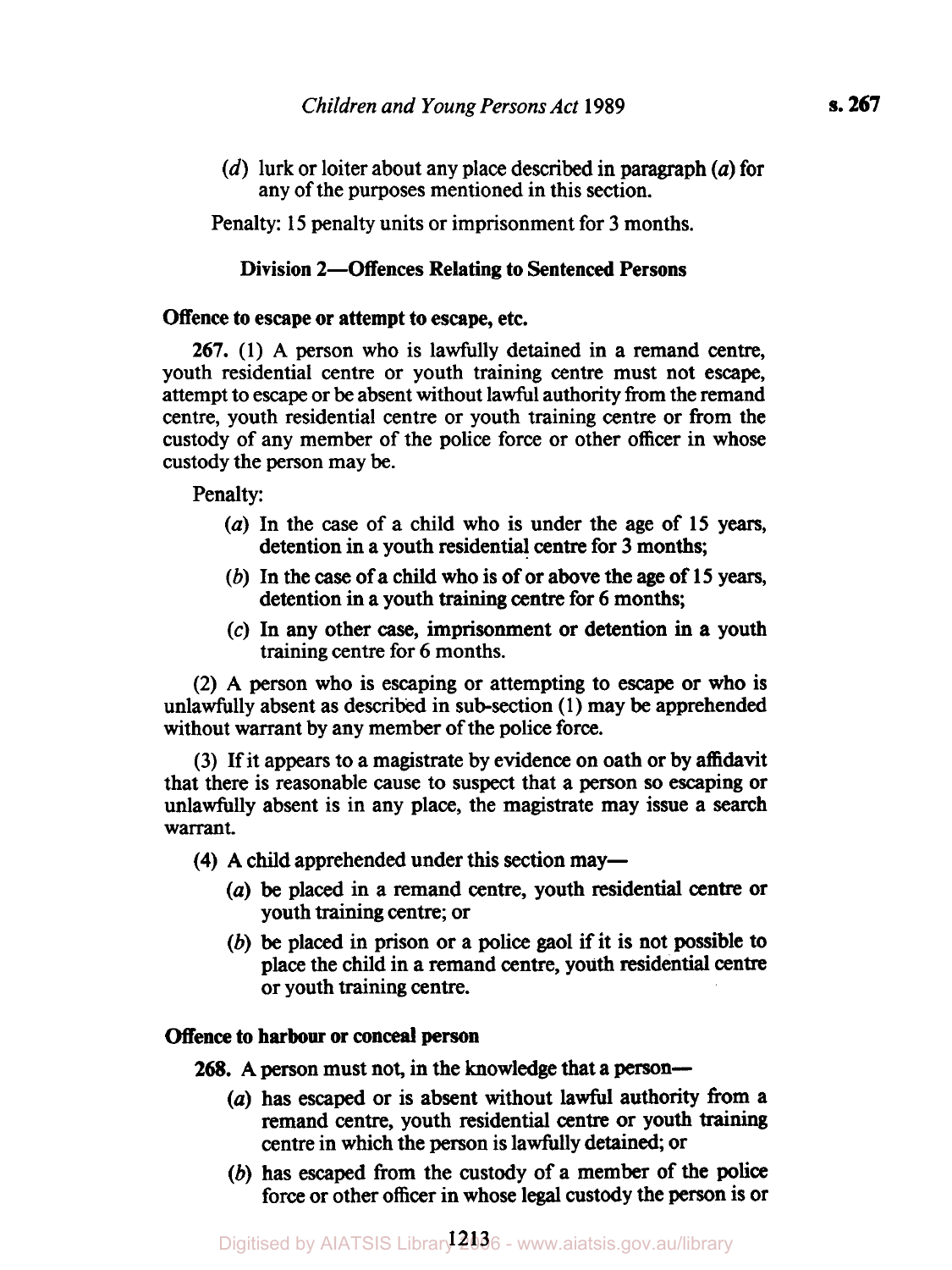is deemed to be under section **239 (2), 242 (2), 243 (3)** or **244 (3)-**

harbour or conceal or assist in harbouring or concealing the person or prevent or assist in preventing the person from returning to that centre or custody.

Penalty: **15** penalty units or imprisonment for **3** months.

## **Offence to counsel or induce person to escape**

*269.* **A** person must not directly or indirectly withdraw a person without legal authority from, or counsel or induce or assist a person to escape From, a remand centre, youth residential centre or youth training centre in which the person is lawfully detained.

Penalty: **15** penalty units or imprisonment for 3 months.

## **Offences in relation to persons held in centres**

**270.** (1) A person must not without lawful authority or excuse-

- *(a)* communicate or attempt to communicate with a person held in a remand centre, youth residential centre, youth training centre or youth supervision unit in contravention of a clear instruction from the Director-General not to do **so;** or
- (b) deliver, or in any manner attempt to deliver, to any such person or introduce or attempt to introduce or cause **to** be introduced into a remand centre, youth residential centre, youth training centre or youth supervision unit, any article or thing not allowed by the regulations; or
- *(c)* in any manner take or receive from any such **person** for the purpose of conveying out of or taking away from a remand centre, youth residential centre, youth training centre or youth supervision unit any article or thing without the consent of the Director-General, or
- (d) deliver or cause to **be** delivered to any other **person** any article or **thing** for the purpose of being introduced as mentioned in paragraph  $(b)$  or secrete or leave about or in any place where any such person is usually employed or detained any article or thing for the purpose of being found or received by any such person; or
- **(e)** at any time or in any manner contrary to the regulations convey to or cause to be conveyed to any **person** any article or thing; or
- *(f)* **lurk** or loiter about a remand centre, youth residential centre, youth training centre or youth supervision unit for any of the purposes mentioned in this sub-section.

**Penalty: 15** penalty units or imprisonment for 3 months.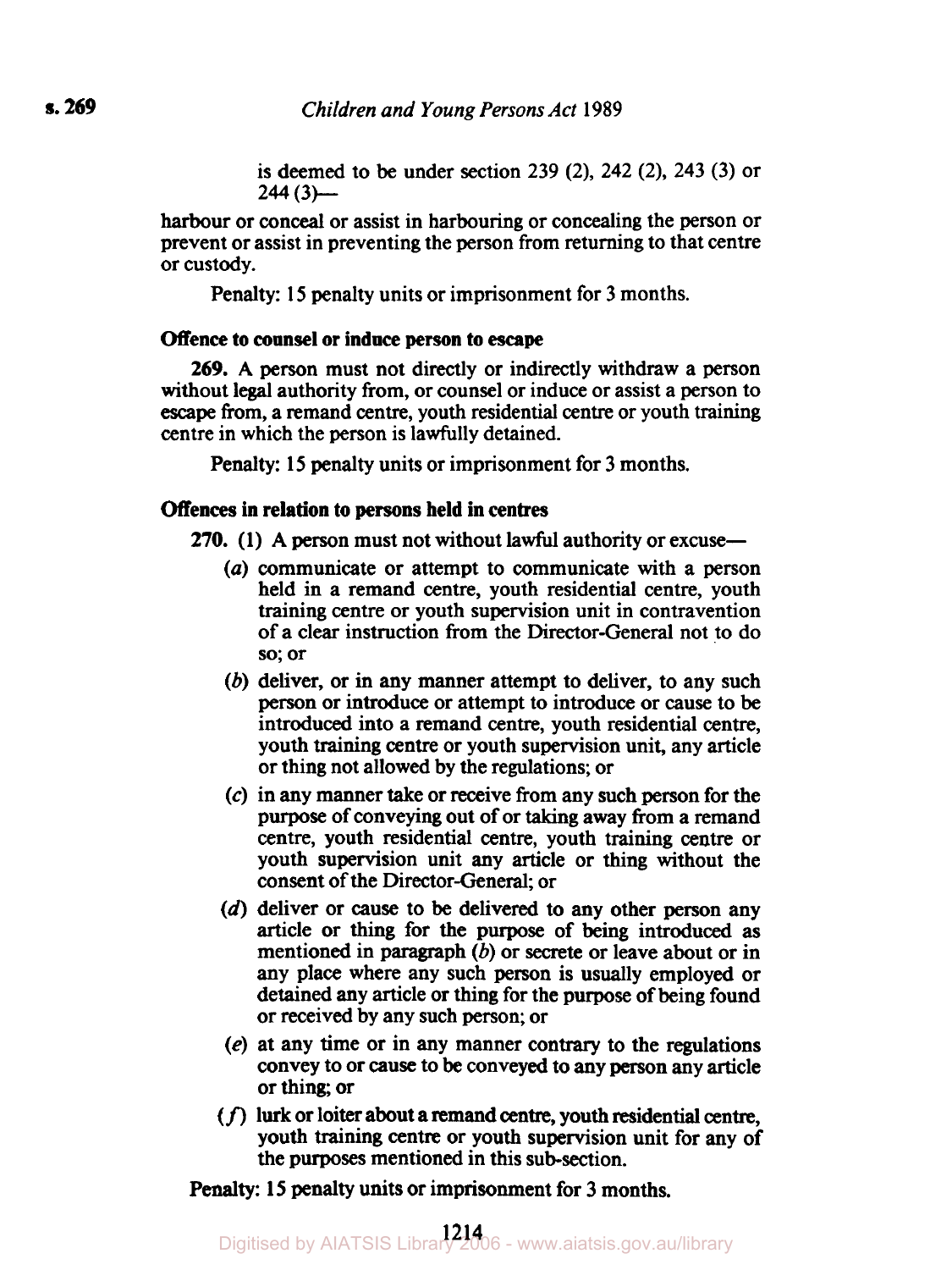**(2) A** person who has without lawful authority or excuse entered a remand centre, youth residential centre, youth training centre or youth supervision unit or any building, yard or ground belonging to that centre or unit must not refuse or fail to leave when required to do so by any person for the time being in charge of that centre or unit.

Penalty: **15** penalty units or imprisonment for 3 months.

(3) **A** person guilty of an offence under this section may be apprehended by a member of the police force without warrant.

### **Division 3-Director-General: Miscellaneous**

**Powers of Director-General in relation to medical services and operations** 

person-**271. (1)** The Director-General may at any time order that a

- *(a)* in the care or custody of the Director-General as the result  $of-$ 
	- (i) an interim accommodation order; or
	- (ii) a custody to Director-General order; or
	- (iii) a guardianship to Director-General order; or
- section **253;** or (b) in the legal custody of the Director-General as provided by
- **(3)** or **11 1 (4)-**  *(c)* in safe custody under section **69, 80 (1), 95 (3), 95 (4), 11 1**

be examined to determine his or her medical, physical, intellectual or mental condition.

(2) The Minister and the Minister administering Division **1 of Part**  II of the *Health Act* **1958** may make arrangements for the provision of any necessary medical, dental, psychiatric, psychological or pharmaceutical services to persons referred to in sub-section **(1)** or to any class or classes of those persons or to any other persons placed in a community service.

**(3)** On the advice of a legally qualified medical practitioner **that**  medical treatment or a surgical or other operation or admission to hospital is necessary in the case of a child referred to in sub-section **(1)**  *(a)* (ii) or (iii) or (b), the Minister, the Director-General or any person authorised by the Director-General in that behalf may consent to the medical treatment or the surgical or other operation or the admission to hospital even if the child's parent objects.

**(4)** The Minister, the Director-General or any person authorised by the Director-General in that behalf may consent to medical treatment or a surgical or other operation or admission to hospital in the *case* of a child who is not referred to in sub-section  $(1)$   $(a)$   $(ii)$  or  $(iii)$  or  $(b)$  if-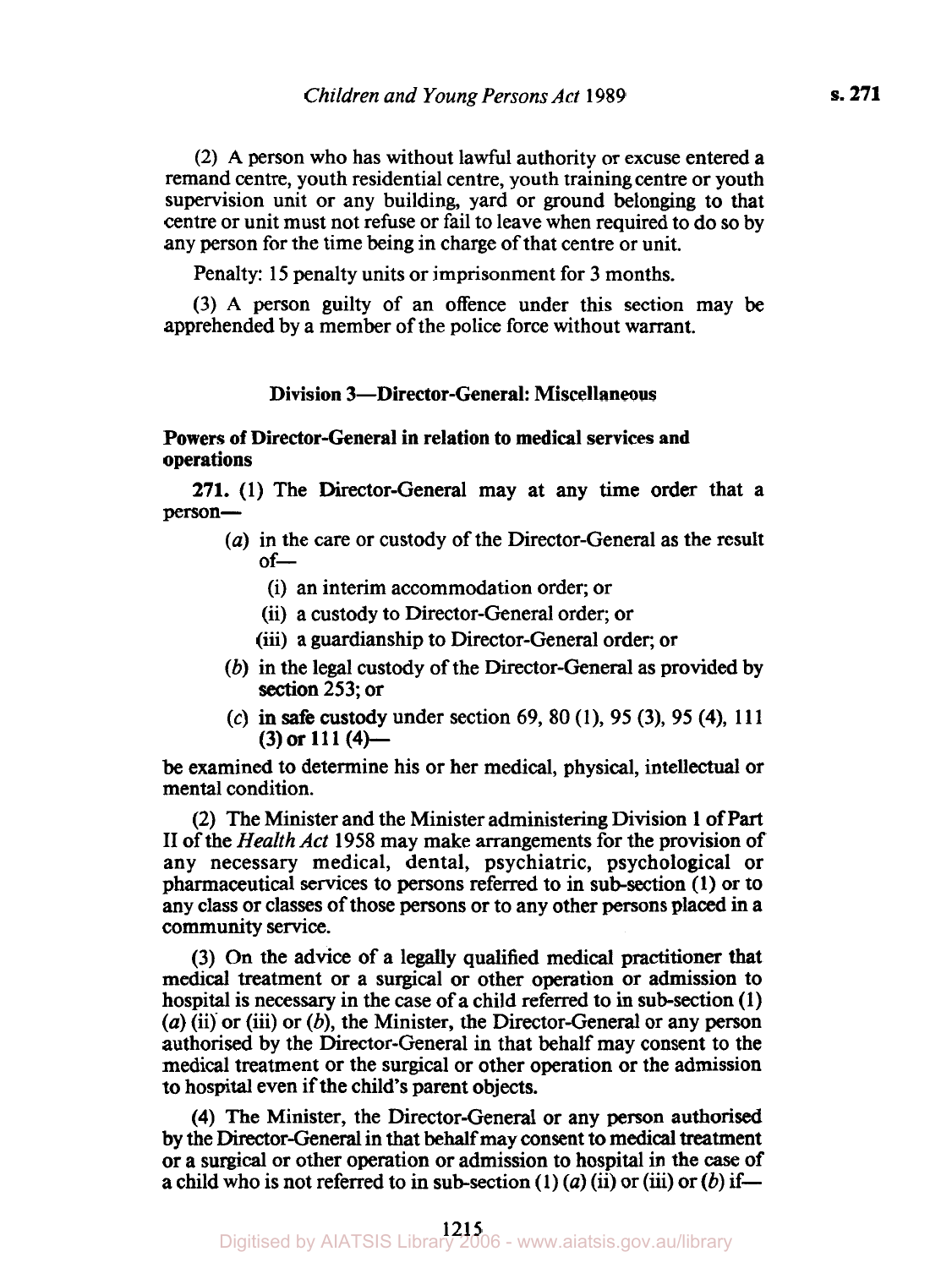- $(a)$  the child is placed in a community service as the result of-
	- (i) having been taken into safe custody under section 69, 80 (1), 95 **(3),** 95 **(4),** 11 1 (3) or 11 1 **(4)** ; or
	- (ii) an interim accommodation order; and
- (b) a legally qualified medical practitioner has advised that the medical treatment or operation or admission to hospital is necessary to avoid a serious threat to the health of the child; and
- $(c)$  the child's parent-
	- (i) refuse to give his or her consent; or
	- (ii) cannot be found within a time which is reasonable in the circumstances.

# **Offence to obstruct Director-General or officer**

any officer in the execution of **his** or her duties under this Act. **272. A** person must not obstruct or hinder the Director-General or

Penalty: 15 penalty units or imprisonment for 3 months.

## **Division 4--Court: Miscellaneous**

### **Witness who has previously appeared in Children's Court**

**273.** (1) If a person is called as a witness in any legal proceeding within the meaning of section 3 of the *Evidence Act* 1958 (other than a proceeding in the Children's Court) and the person-

- *(a)* has appeared before the **Court** charged with an offence; or
- (b) has been the subject of an application to the Family Division for a protection order-

no question regarding -

- *(c)* that charge or any order made in respect of that charge; or
- (d) that application or any appearance of the person before the Court in respect of, or consequent on, that application-

is to be asked of the person after the end of 3 years from the date of the charge, application or appearance (whichever last happens).

- (2) Sub-section **(1)** does not apply **if-** 
	- *(a)* the question is relevant to the facts in issue in the **proceeding**  or to matters necessary to be **known** in order to determine whether or not those facts existed; or
	- (b) the Court considers that the interests of justice require **that**  the question be asked.

(3) **A person** referred to in sub-section **(1)** must not be **asked any**  question about any application made to the Family Division other than an application for a protection order.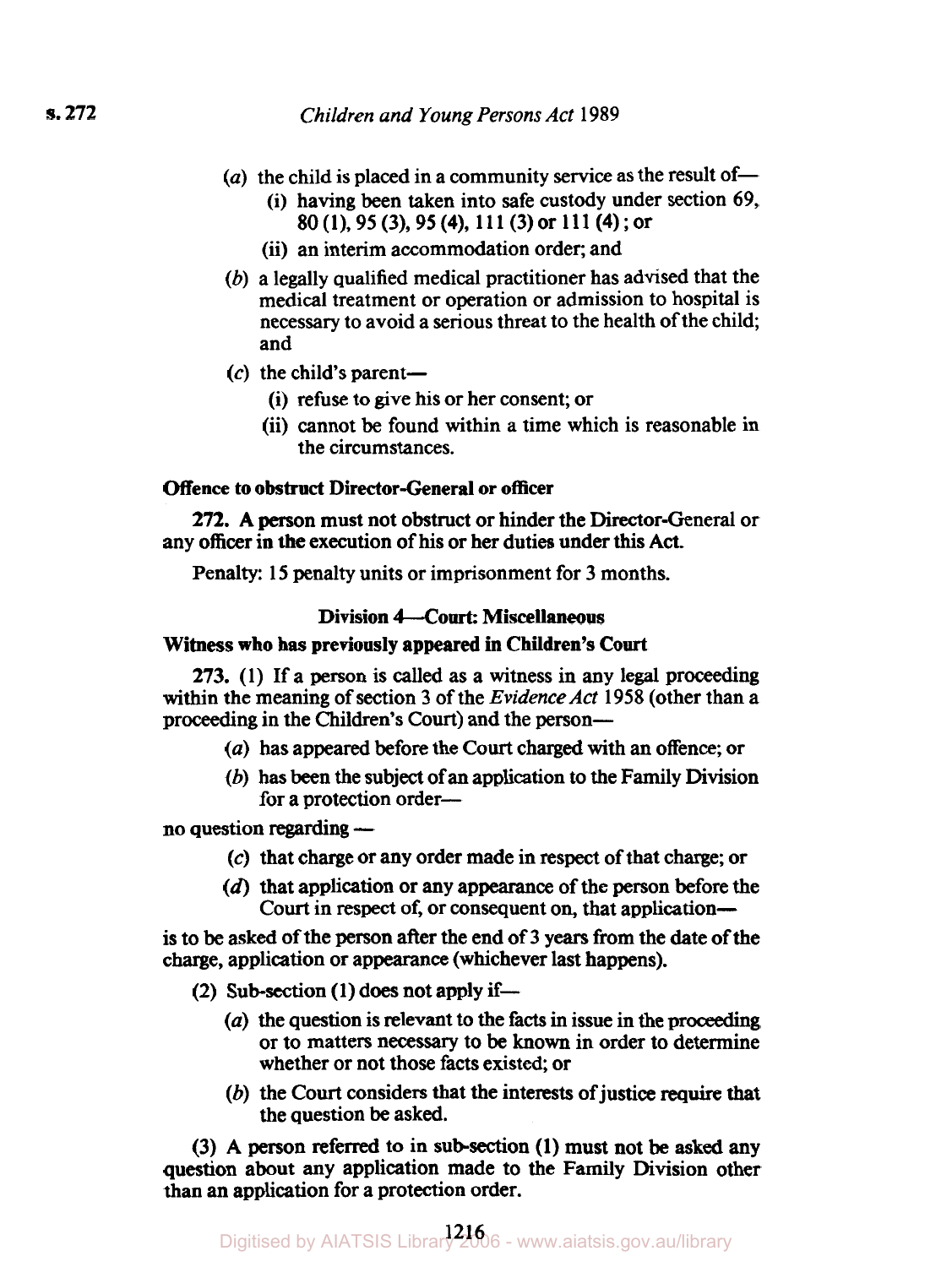# **Defendant or other person who has previously appeared in Children's court**

**274.** (1) If-

- *(a)* a person has appeared before the Court charged with an offence; or
- (b) an application has been made to the Family Division for a protection order in respect of the person-

the fact of the charge or of any order made in respect of the charge or of the application or of any appearance of the person before the **Court**  in respect **of,** or consequent on, the application must not be given in evidence against the person in any legal proceeding within the meaning of section 3 of the *Evidence* Act 1958 (other than a proceeding in the Children's Court) after the end of 3 years from the date of the charge, application or appearance (whichever last happens).

- (2) Sub-section (1) does not apply if that fact is relevant-
	- *(a)* to the facts in issue in the proceeding; or
	- (b) to matters necessary to be **known** in order to determine whether or not those facts existed.

(3) Despite sub-section (1), if a person is found guilty by a court of an offence, evidence may be given to the **court** of an order of the Criminal Division in relation to an offence committed by the person, if the order was made not more than 10 years before the hearing at which it is sought to be proved.

# **Transfer of proceedings from Magistrates' Court to Children's Court**

**275. (1)** If before or during the hearing of a charge for an offence it appears to the Magistrates' Court that the defendant is a child, the Magistrates' Court must discontinue the proceeding and order that it be transferred to the Children's Court and in the meantime it may—

- *(a)* permit the defendant to go at large; or
- (b) grant the defendant bail conditioned for the appearance of the defendant before the Children's **Court** at the time and place at which the proceeding is to be heard; or
- *(c)* remand the defendant in a remand centre **until the**  proceeding is heard by the Children's Court.

(2) In exercising a power conferred by sub-section (1) (b) or *(c)* the **Magistrates'** Court must exercise the power in accordance with **this Act**  as if it were the Children's Court.

# **Supreme Court or County Court may exercise sentencing powers of Children's Court**

**276.** The **powers** that the Supreme Court or the County Court may exercise in sentencing a child for an indictable offence include the power to **deal** with the child in any way in which he or she could have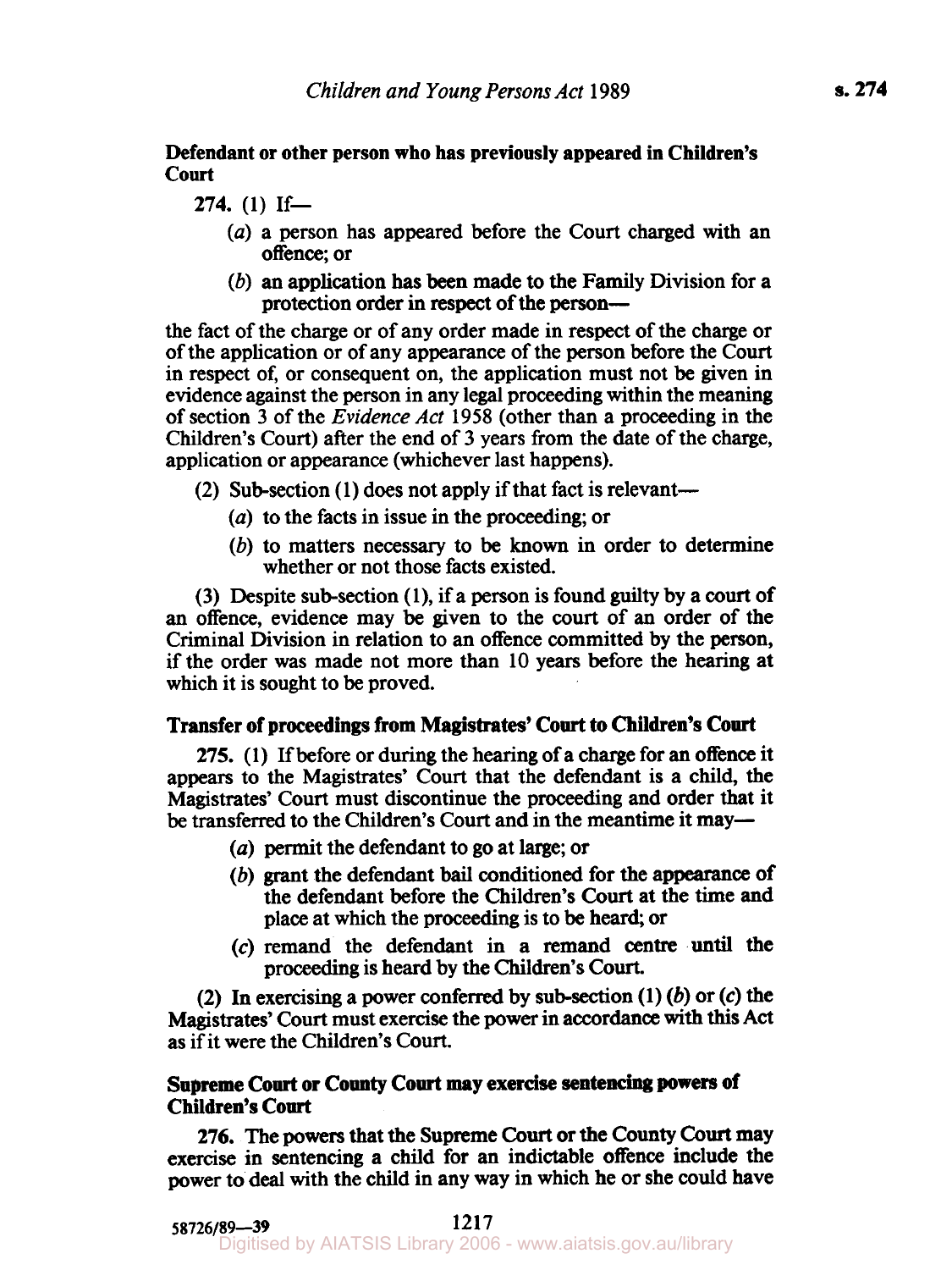been dealt with by the Children's Court under this Act if it had heard and determined the charge for the offence.

## **Service of documents**

*277.* **(1)** If by or under this Act a person is required to serve a document and no provision is made, other than in this section, as to how the document is to be served, the document must be served on the person to be served-

- *(a)* by delivering a true copy of the document to that person personally; or
- (b) by sending by registered post a true copy of the document addressed to that person at that person's last **known** place of residence or business; or
- *(c)* by leaving a true copy of the document for that person at that person's last or most usual place of residence or of business with a person who apparently resides or works there and who apparently is not less than **16** years of age.

**(2)** If it appears to the Court, by evidence on oath or by affidavit, that service cannot be promptly effected, the Court may make an order for substituted service.

**(3)** If the person to be served is a company or a recognized company or a recognized foreign company within the meaning of the *Companies (Victoria) Code,* the document may be served on that person in accordance with section **528, 529** or **530** of that Code.

## **Proof of service**

**278.** (1) Service of a document may be proved by-

- *(a)* evidence on oath; or
- (b) affidavit; or
- *(c)* declaration.

**(2)** Evidence **of** service must identify the document served and state the time and manner in which service was effected.

**(3)** A document purporting to be an affidavit or declaration under sub-section (1) (b) or **(1) (c)** is admissible in evidence and, in the absence of evidence to **the** contrary, is proof of the statements in it.

### **Notice required to be filed if child is taken into safe custody or apprehended without warrant**

*279.* If under the provisions of this Act (other than section **123 (3)) a** child is taken into safe custody or apprehended without a warrant and that child is required to be brought before the Court, the **person**  who took the child into safe custody or apprehended the child must file with the appropriate registrar as soon as possible after doing **so** and before the child is brought before the Court a notice setting out the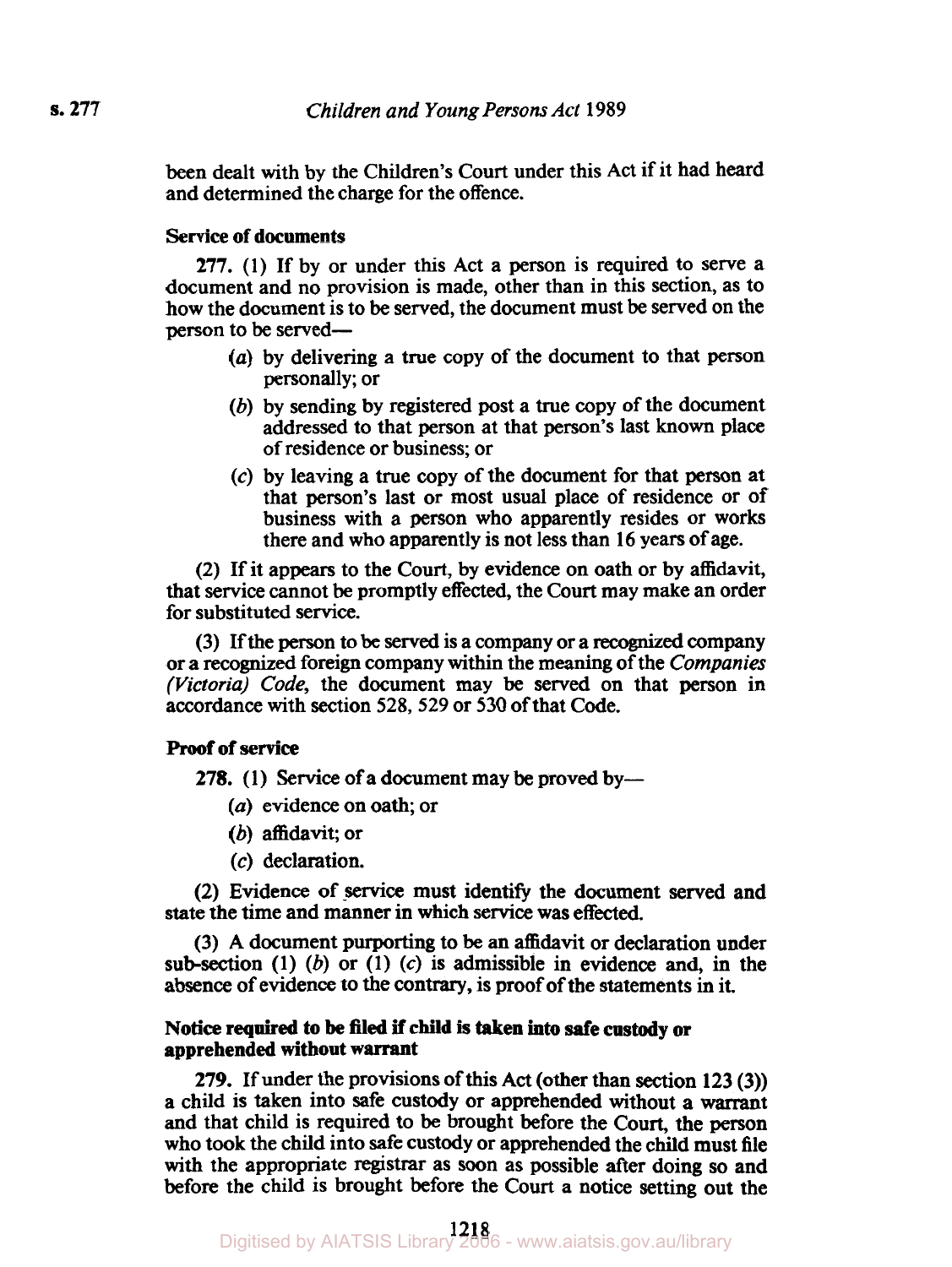grounds for taking the child into safe custody or apprehending the child.

# Division 5-Regulations

### Regulations

with respect to-280. (1) The Governor in Council may make regulations for or

- *(a)* reports for the purposes of this Act; and
- (b) the earnings of a person detained in a youth residential centre or youth training centre; and
- *(c)* the remission of sentences of detention in a youth residential centre or youth training centre; and
- (d) the appointment, powers, duties and functions of persons responsible for youth supervision programs; and
- (e) the appointment, powers, duties and functions of probation officers; and
- *(f)* the appointment, powers, duties and functions of youth parole officers; and
- (g) prescribing the **terms** and conditions to be included in parole orders; and
- $(h)$  prescribing standards to be observed-
	- (i) for the protection, *care* or accommodation of persons placed in the care or custody or under the guardianship, control or supervision of the Director-General; and
	- (ii) in performing any function, supplying any service or otherwise carrying out the objects of **this** Act; and
- *(i)* the approval of community services and prescribing standards to be observed for the protection, care or accommodation of persons placed in community services and in the conduct, management and control of community services; and
- $(i)$  the care, control and management of persons placed in community services or in the custody or under the guardianship of the Director-General; and
- *(k)* the conduct, management and supervision of community services, youth residential centres, youth training centres, remand centres, youth supervision units and any other institutions or places established under this Act or under the control of the Director-General; and
- *(I)* the care, control and management of persons in youth residential centres, youth training centres, remand centres and youth supervision units or otherwise in the legal custody of the Director-General; and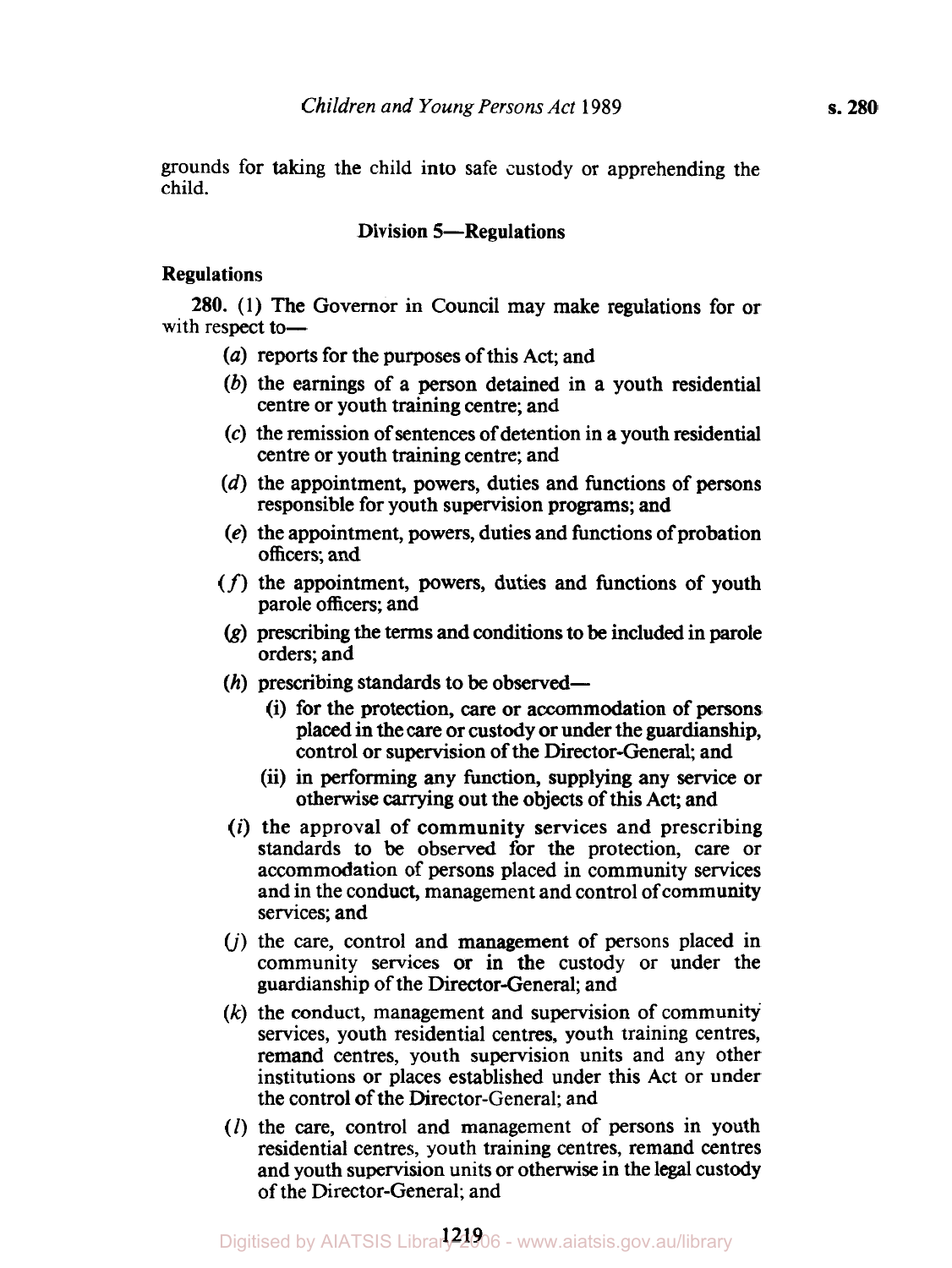- *(m)* providing for the admission of ministers of religion to community services, youth residential centres, youth training centres, remand centres, youth supervision units and any other institutions or places established under this Act or under the control of the Director-General for the purpose of the spiritual welfare and pastoral care of persons accommodated or detained in those places; and
- *(n)* prescribing regions of the State for the purpose of Division 2 of Part **4** and Subdivision 7 of Division 7 of Part **4;** and
- *(o)* all matters necessary for the good order, discipline, safe custody and health of children in respect of whom a youth attendance order is in force; and
- (p) the participation of persons in youth attendance projects; and
- *(q)* the maximum number of persons who may attend any youth attendance project; and
- (r) the appointment, functions, powers and duties of managers and responsible officers in relation to youth attendance projects; and
- (s) the variation by the relevant manager or responsible officer under sections 179 and 180 of details relating to the dates and times of attendance at a youth attendance project; and
- (t) the conduct, management and supervision of youth attendance projects and youth supervision programs; and
- *(u)* prescribing the nature of reasonable directions which may be given by a manager or responsible officer in relation to youth attendance projects; and
- *(v)* the establishment and maintenance of the central register referred to in section **65** (1) (b); and
- *(w)* prescribing institutions or places in which children remanded in custody by a court or a bail justice may be placed; and
- $(x)$  prescribing forms; and
- $(v)$  prescribing fees for the purposes of section 28 (3); and
- *(z).* generally prescribing any other matter or thing required or permitted by this Act to be prescribed or necessary to be prescribed to give effect to this Act.
- **(2)** Regulations made under **this** Act may be made
	- *(a)* so as to apply, adopt or incorporate any matter contained in any document, code, standard, rule, specification or method formulated, issued, prescribed or published by any authority or body whether-
		- (i) wholly or partially or as amended by the regulations; or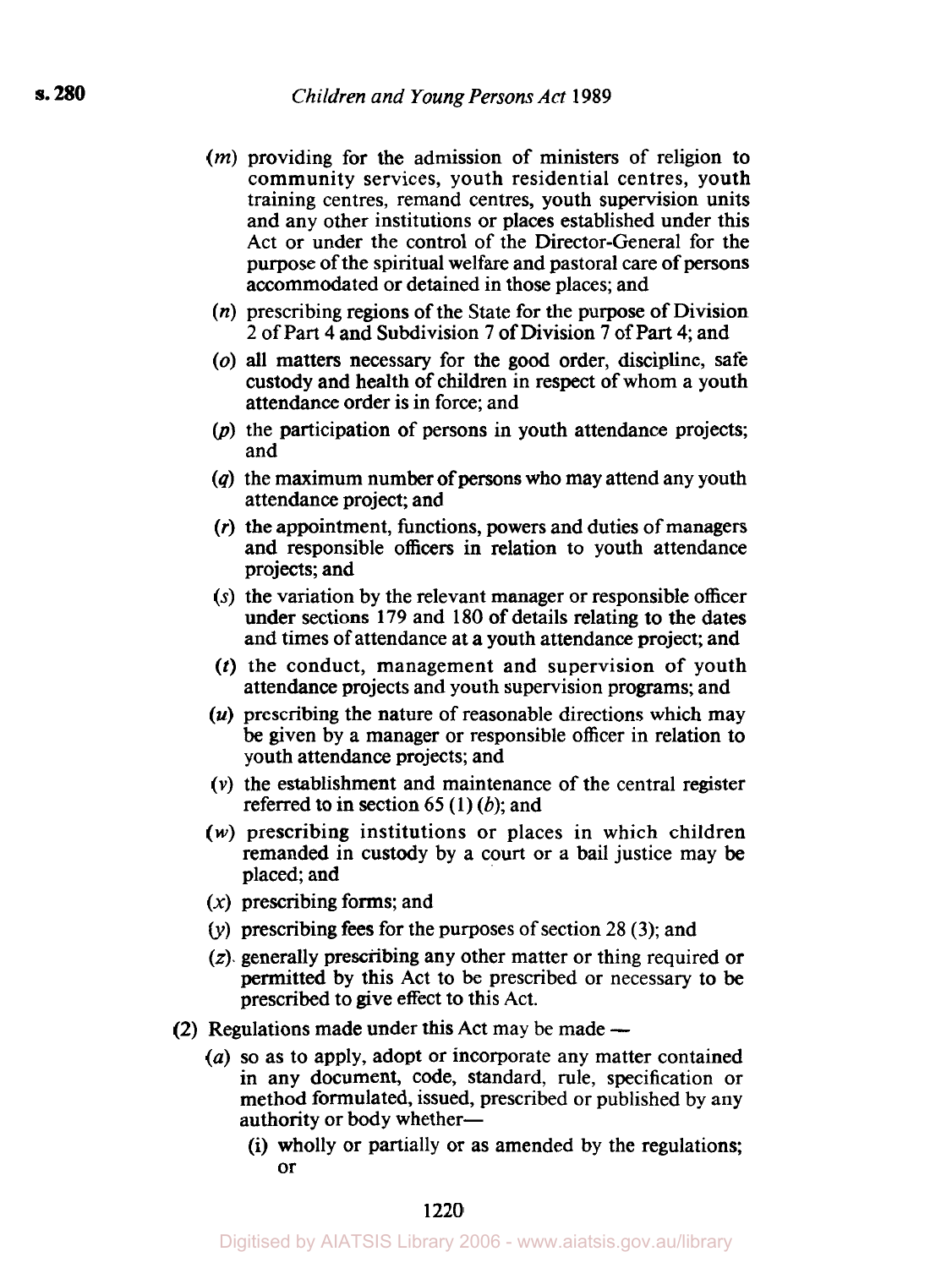- (ii) as formulated, issued, prescribed or published at the time the regulations are made or at any time before then; and
- $(b)$  so as to apply-
	- (i) at all times or at a specified time; or
	- (ii) throughout the whole of the State or in **a** specified part of the State; or
	- (iii) as specified in both sub-paragraphs (i) and (ii); and
- (c) **so as** to impose a penalty not exceeding 10 penalty units for a contravention of the regulations.

(3) Regulations made under this Act may be disallowed, in whole or in part, by resolution of either House of Parliament in accordance with the requirements of section 6 (2) of the *Subordinate Legislation Act* 1962.

(4) Disallowance under sub-section (3) is deemed to be disallowance by Parliament for the purposes of the *Subordinate Legislation Act* 1962.

#### **PART 6-REPEALS, AMENDMENTS, SAVINGS** *AND*  **TRANSITIONALS**

# **Repeal of Children's Court Act**

**281.** The *Children's Court Act* 1973 is repealed.

**No.** *16/1987.* 

# **Repeal of Children (Guardianship and Custody) Act**

**282.** The *Children (Guardianship and Custody) Act* 1984 is **repealed. No. 10114.** 

# **Amendment of Community Services Act**

### **283.** The *Community Services Act* 1987 is amended as follows:

(a) For section 7, substitute-

# **Community services**

of "Child" insert-**"7.** In section 3 of the Principal Act, after the definition

# ' **"Community service" means-**

*(a)* a community **service** established under **section**  57 of the *Children and Young Persons Act*  1989; or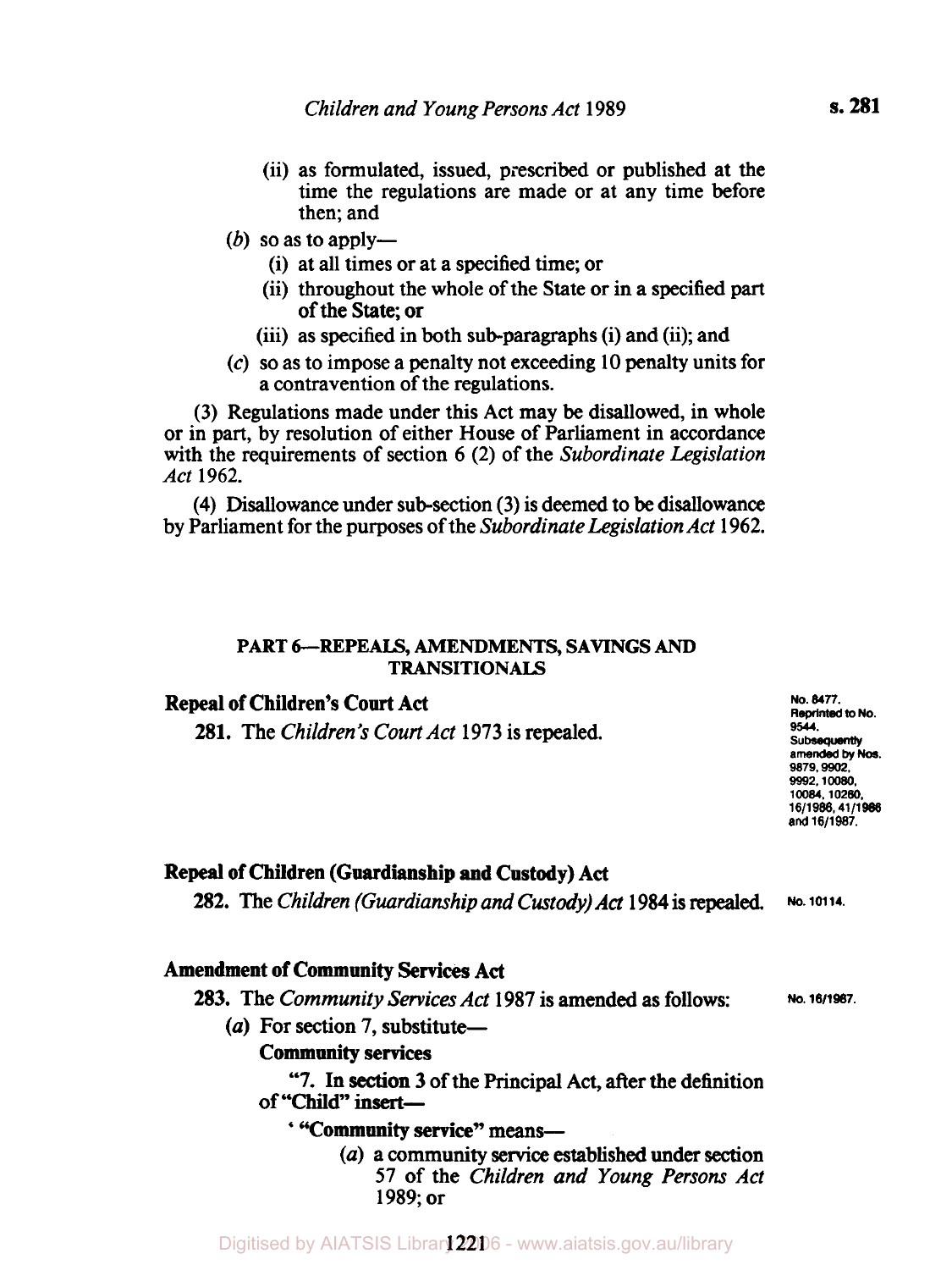*Children and Young Persons Act* 1989

(b) a community service approved under section 58 (1) of that Act.'.

' **"Custody"** means custody as defined in section 3A.';

(b) After section 3, insert-

### **Custody**

"3A. A person (including the Director-General) who has, or under the *Children and Young Persons Act* 1989 is granted, custody of a child has-

- *(a)* the right to have the daily care and control of the child; and
- (b) the right and responsibility to make decisions concerning the daily care and control of the child.";
- $(c)$  In section 8  $(1)$ 
	- (i) for 'For section 35 of the Principal Act, substitute-' substitute 'After section 13 of the Principal Act, insert-"Division 1A--Child Care Agreements" '; and
	- (ii) for "35.(1)" substitute "13A.  $(1)$ ", and
	- (iii) for "welfare **service"** (wherever occurring) substitute
	- "community **service";** and
	- (iv) in the proposed new section  $13A(2)$ 
		- (A) for "a guardian or custodian" (where first **occurring)** substitute "person who has custody"; and
		- (B) for " $17$ " substitute " $18$ "; and
		- (C) for **"guardian** or custodian'' (where twice *ocurring)*  substitute "the person who has custody"; and
	- **(V)** in the proposed new section 13A (7), for "under **this section''** (where twice **occurring)** substitute "under sub-section (2)"; and
	- (vi) after the proposed new section  $13A(7)$ , insert-

"( **7A)** A child or young person under 17 years of age may not be placed in the *care* of a service provider by virtue of **this section** for a period exceeding 2 years or for periods which in the aggregate exceed 2 years in any period Of 3 years."; and

(vii) for the proposed new section  $13A(12)$ , substitute-

"(12) The Minister may determine the rates to be paid in **respect of** children or young persons under an agreement under this section.";

(d) In section 8 **(2),** for "35" substitute "13A".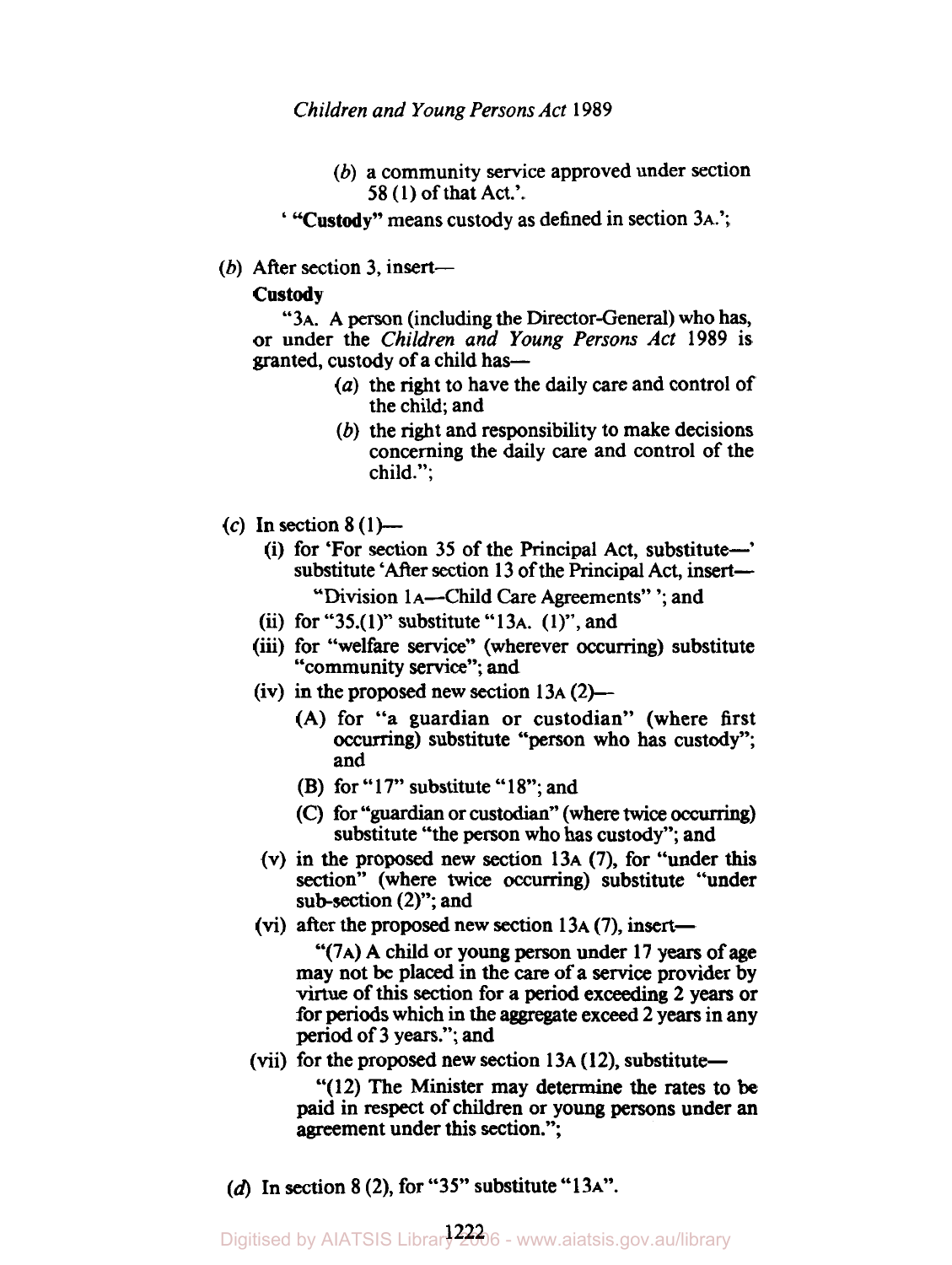## **Amendment of Community Welfare Services Act**

follows: **284.** The *Community Welfare Services Act* 1970 is amended as

- (a) In section 3, before the definition of "Child" insert-' **"Care",** in Divisions 1A and **1B** of Part III, means, in relation to a child or young person, the daily care and control of the child or young person but not involving custody of the child or young person.';
- (b) In section  $12B(1)$ , before paragraph (a) insert-
	- Council to advise the Minister on- *"(aa)* establish a Victorian Family and Children's Services
		- (i) matters relating to child and family welfare; and
		- (ii) matters relating to community services; and
		- (iii) any other matters that are specified in the Order; and";
- (c) In section  $12c-$ 
	- (i) after sub-section  $(1)$  insert-

"(1A) A member of the Victorian Family and Children's Services Council is entitled to be paid-

- *(a)* any remuneration that is fixed by the Governor in Council; and
- (b) any travelling or other allowance that is fixed by the Governor in Council.";
- (ii) in sub-section (2) after "council" (where twice occurring) insert "(other than the Victorian Family and Children's Services Council)";
- (iii) in subsections (3) and *(5)* after "a council" insert "(other than the Victorian Family and Children's Services Council)";
- (d) After Division 1A of Part III, insert-

#### **"Division 1B-Long-Term Child Care Agreements"**

#### **Children who may be the subject of a long-term child care agreement**

"13B. Subject to section 13 $\epsilon$ , an agreement under that section may be entered into with **respect** to a child or young person who, immediately before the entering into of that agreement, had for a period of 2 years or for periods which in the aggregate exceed 2 years in the preceding period of 3 years-

- *(a)* been the subject of an agreement or agreements under section 13A; or
- (b) been in the *care* of a children's home, children's reception centre, approved foster care agency or youth hostel established or appointed under this Act; or

**No. 8089. Reprinted to No. 10152. Subsequently amended by Nos. 10257, 10260. 10262.5/1986. 16/1986. 37/1986. 41/1986. 47/1 906. 11 7/1986. 16/1987 and 48/1907.**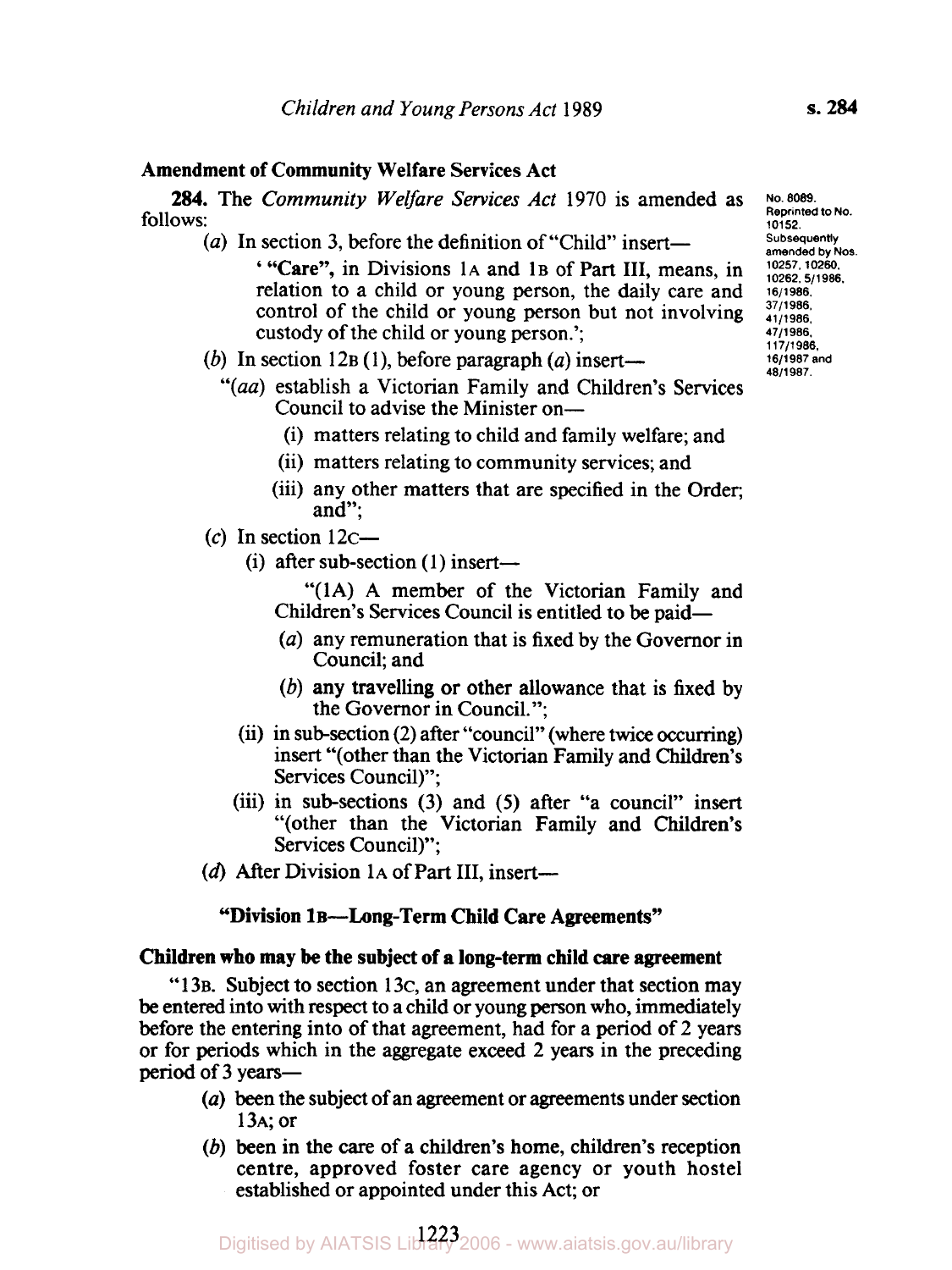- (c) been in the care of a community service; or
- $(d)$  been in the care of-
	- (i) a registered residential service; or
	- (ii) a residential institution-

within the meaning of the *Intellectually Disabled Persons' Services Act* 1986; or

*(e)* been in the care of the Department at any premises proclaimed to be a residential program under section 19 of the *Intellectually Disabled Persons' Services Act* 1986."

#### **Long-term child Care agreements**

'13c. **(1)** In this section **"service provider"** has the same meaning as in section 13A.

(2) **A** parent or person who has custody of a child or young person under 18 years of age may, with the written approval of the Director-General, enter into a written agreement with a service provider with respect to the care of the child or young person.

(3) The Director-General must not approve the entering into of an agreement under sub-section (2) unless the Director-General is satisfied that-

- *(a)* the agreement is in the best interests of the child or young person; and
- (b) there **are** no alternative means available that would enable the parent or other person who has custody of the child or young person to resume the care of the child or young person; and
- *(c)* the wishes of the child or young person have, having **regard**  to the age and understanding of the child or young person, been taken into account in making the agreement; and
- $(d)$  the agreement provides for the parent or other person who has custody of the child or young **person** to have **an**  on-going involvement with the child or young person in the terms specified in the agreement.

**(4)** *An* agreement under sub-section **(2)** may provide for a **child** to **be** in the care of —

- *(a)* a community **service;** or
- $(b)$  a suitable person or persons other than  $-$ 
	- (i) a parent or other person who has custody of the **child**  or young person; or
	- (ii) the Director-General in his or her official capacity; or
	- (iii) a person employed by a community **service** in **his** or her official capacity.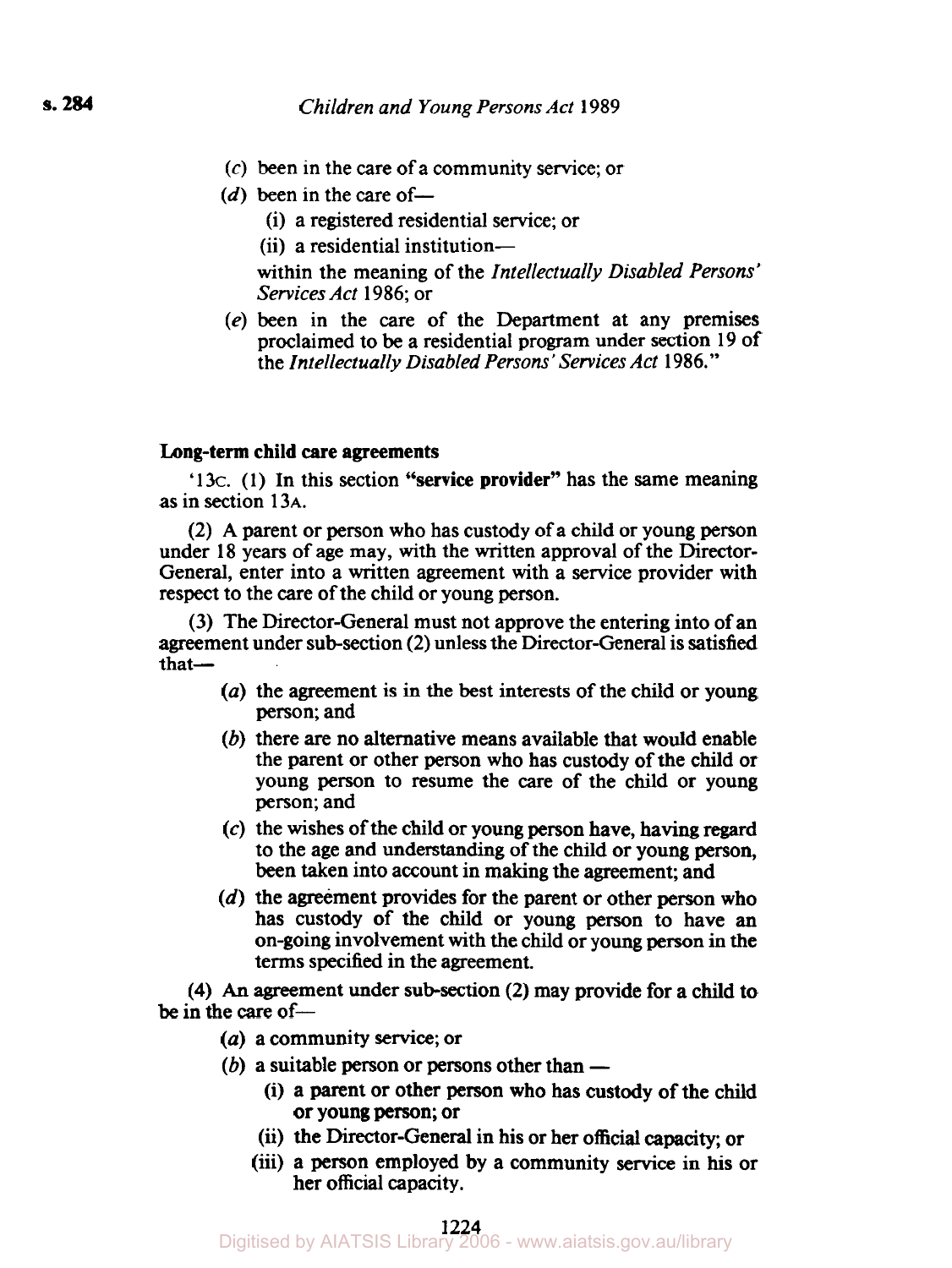*(5)* To be a suitable person for the purposes of sub-section **(4)** (b) a person must be-

- *(a)* approved in writing by the Director-General or by a person authorised by the Director-General in that behalf as being a person suitable to have the long-term care of a child or young person; and
- (b) a party to the agreement under sub-section (2).
- **(6)** An agreement under sub-section (2) must-
	- *(a)* set out the objectives of the agreement; and
	- (b) set out the role of the service provider which must include-
		- (i) participating in any review of the agreement; and
		- (ii) assisting in the resolution of any disputes that may arise relating to the care of the child or young person; and
		- **(iii)** assisting, if required, in the provision of particular services specified in the agreement; and
	- (c) clarify the respective roles of the parent or other person who has custody of the child, the service provider and (where appropriate) the person or persons in whose *care* the child is under sub-section **(4)** (b).

**(7)** An agreement under sub-section **(2)** must **specify** the period for which the agreement is to have effect which-

- *(a)* in the *case* of an agreement referred to in sub-section **(4)** *(a),*  must not exceed 2 years; and
- (b) in the *case* of an agreement referred to in sub-section **(4)** (b), may be for any period up to the day on which the child or young person attains the age of 18 years.

**(8)** An agreement under sub-section (2) that is referred to in sub-section **(4)** *(a)-* 

- *(a)* may be reviewed at any time during the **period** of the agreement at the request of one of the parties to the agreement; and
- $(b)$  must be reviewed before the end of the agreement; and
- (c) may, with the written approval of the Director-General, **be**  extended for a period not exceeding 2 **years** with or without any variation **in** its **terms** or another such agreement may be entered into.

*(9) An* agreement under **sub-section (2)** that is referred **to** in sub-section  $(4)$   $(b)$ —

- *(a)* may be reviewed at any time during the **period** of the agreement at the request of one of the parties to the agreement; and
- (b) must be reviewed at least once in each period of 2 years.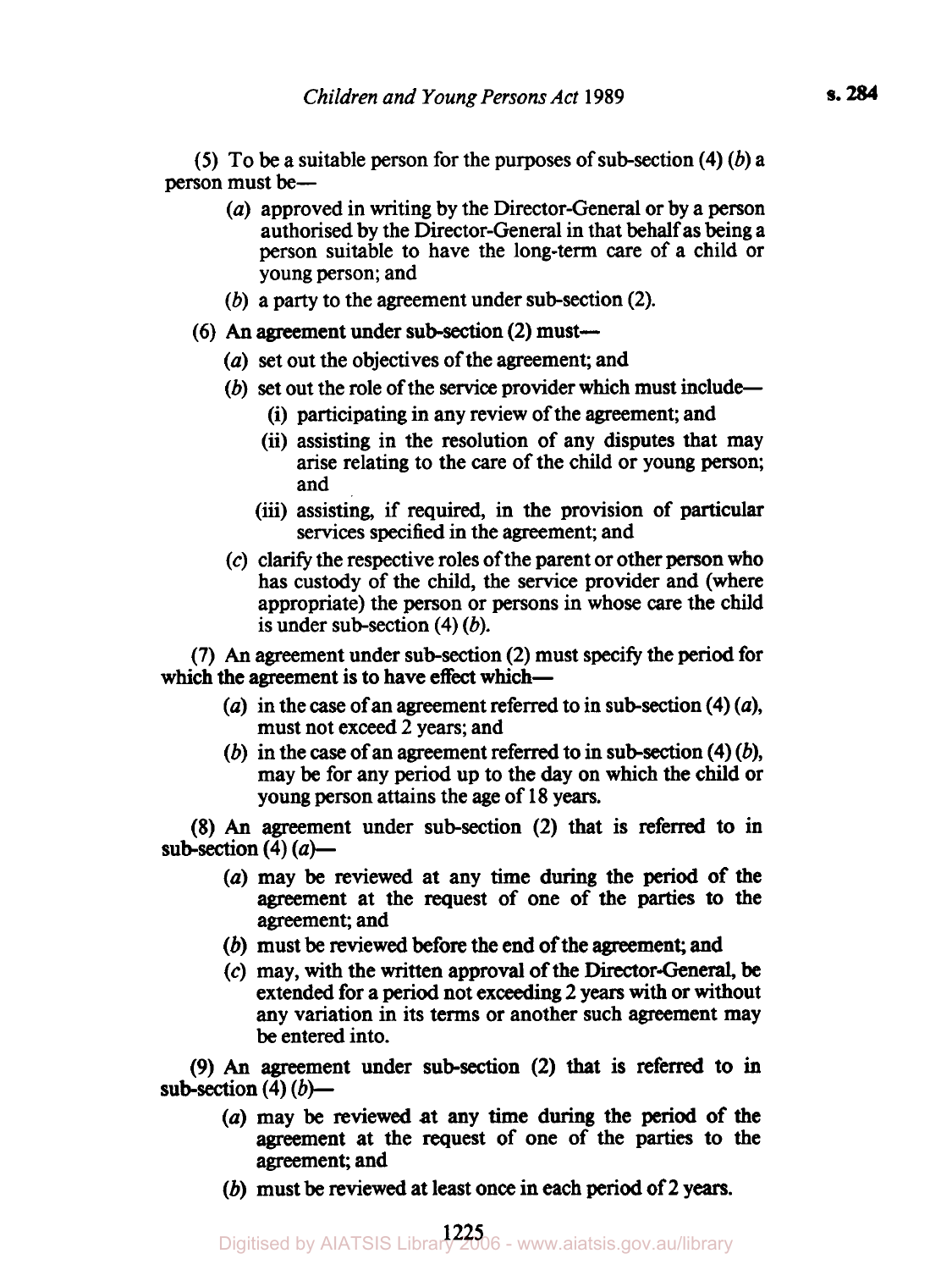( **10)** Any of the following may result from a review of an agreement under sub-section (9):

- *(a)* The agreement may be terminated;
- (b) The agreement may be extended for a period that does not extend beyond the day on which the child or young person attains the age of **18** years;
- *(c)* The terms of the agreement may be varied;
- *(d)* Another such agreement may be entered into.

**(1 1)** An agreement under sub-section (2) is not void or voidable by reason only that a party to it has not attained the age of **18** years.

( **12)** An agreement under sub-section **(2)** may be terminated by any party by giving notice in writing to the other party or parties.

**(13)** On the expiry or termination of an agreement under sub-section **(2),** the person having the care of the child or young person must, as soon as is practicable, cause the child or young person to be returned to the parent or other person who has the custody of the child or young person.

**(14)** The Minister may determine the rates to be paid in respect of children or young persons under an agreement under sub-section **(2).'** 

#### **"Division 1c-Review of Decision-Making under Child Care Agreements"**

# **Definitions**

**'13D.** In this Division-

**"Child care agreement"** means an agreement under Section **13A.** 

- **"Long-term child care agreement"** means an agreement under section **13c.**
- **''Service provider"** means a service provider within the meaning of section **13A** or **13c.'**

## **Review by Director-General**

**"13E. (1)** The Director-General must prepare and implement procedures for the review of decisions relating to the care of the child or young person made under or in relation to a child *care* agreement or a long-term child care agreement.

**(2)** The Director-General must ensure that a copy of the procedures prepared under sub-section **(1)** is given to the child or young person, the parent or other person who has the custody of the child or young person, the service provider and (where appropriate) the **person** or persons in whose care the child is under sub-section **(4)** (b)."

# **Review by Administrative Appeals Tribunal**

**"13F. (1)** Without limiting Section **27** of the *Administrative Appeals Tribunal Act* **1984,** a child or young person or the parent or other person who has the custody of the child or young person may apply to